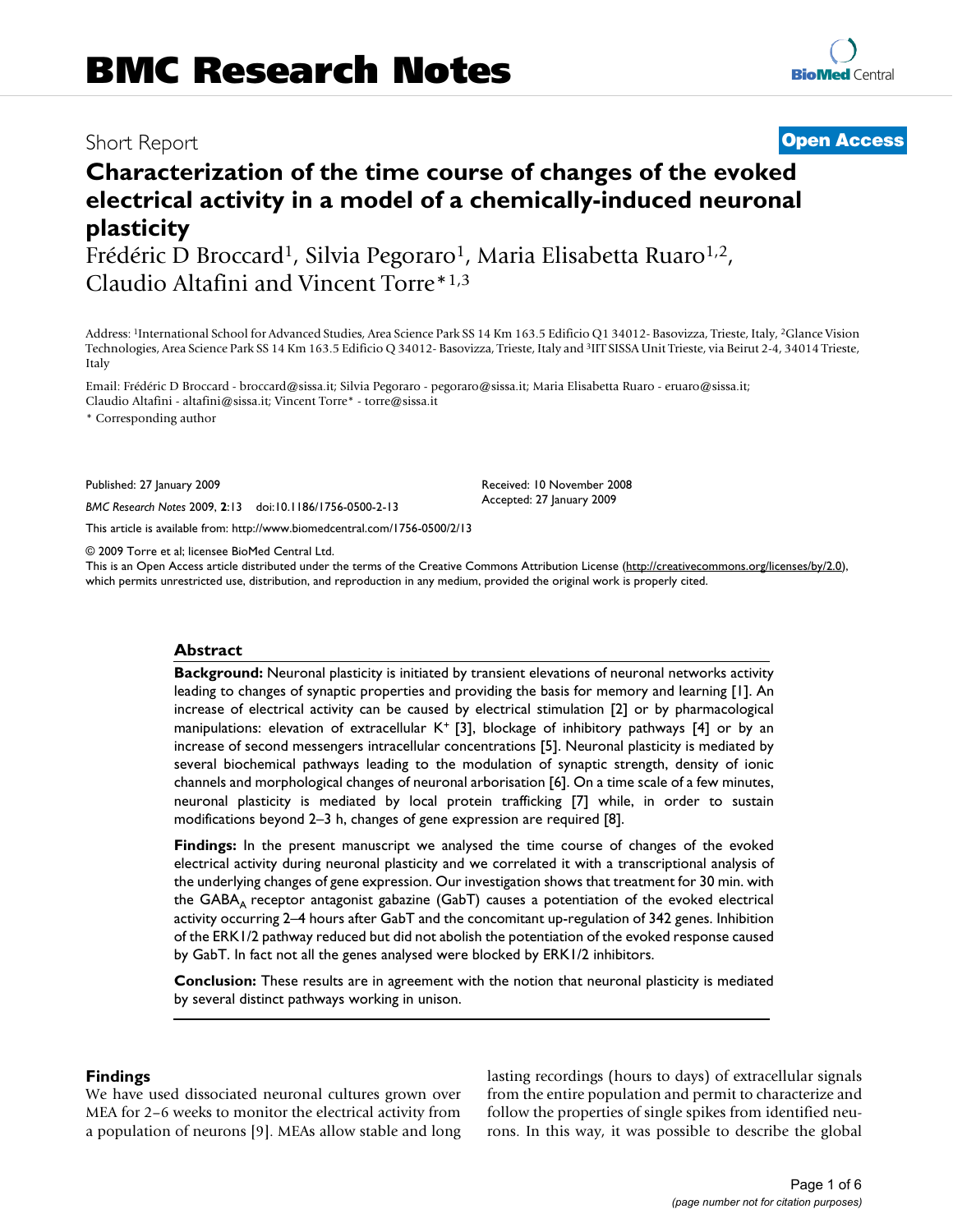properties of the network, such as its overall electrical activity and to obtain a characterization of changes during neuronal plasticity of single identified spikes. This analysis could not be performed with hippocampal slices or organotypic cultures grown on MEAs or *in vivo*, because in these cases local field potentials (LFPs) are observed and a detailed investigation of neuronal plasticity at a single spike level is almost impossible. We increased synaptic efficacy and the overall electrical activity by treating hippocampal cultures for 30 min. with the  $GABA<sub>A</sub>$  receptor antagonist gabazine (GabT). After GabT, gabazine was washed out and the time course of evoked electrical activity was followed/studied. MEA's extracellular electrodes were used for recording and stimulation so to quantify changes of the evoked activity. Brief (200 μs) bipolar pulses were applied to a row of electrodes (black bar in the grid of Fig. 1A) and the propagation of evoked spikes throughout the network was recorded. In order to avoid saturation, the lowest voltage pulse evoking at least one spike was used, before, during and after GabT (Fig. 1). Its amplitude varied between 200 to 450 mV depending on the culture. After GabT, the number of evoked spikes increased at all times in almost all trials at the level of the single electrode (Fig. 1B) and in the entire network (Fig. 1C).

Changes of the evoked response were quantified by computing the total number of evoked spikes in a time window of 100 ms from the stimulus onset, referred to as the network firing rate of the evoked response NFR. NFR significantly increased between 1 and 6 h after GabT (Fig. 1C, D): the evoked response was maximally potentiated 3 h after GabT and started to decline after 6 h, returning close to the control level 24 h after GabT.

Neuronal plasticity induced by GabT not only modified synaptic efficacy but also several other network properties such as speed and reliability of the evoked spikes. Speed was evaluated by measuring the latency of the evoked response i.e. the delay from the stimulus of the evoked spike, while reliability was measured by the standard deviation of the latency (jitter). In some experiments it was possible to identify spikes produced by the same neuron (Fig. 1E) and therefore we could measure how its latency and jitter changed during neuronal plasticity. The latency in control conditions from stimulus onset varied between 6 and 9 ms, was reduced by 2–3 ms after GabT and its jitter similarly decreased (Fig. 1F). We also analyzed how spikes propagated in the network by measuring the space constant  $\lambda$  (total number of evoked spikes as a function of the distance from the stimulus) of the evoked activity. Collected data from 4 cultures showed that  $\lambda$  increased by about 25 % within 1 h after GabT and remained larger than the control values up to 24 h (Fig. 1G). These results show that increase of synaptic efficacy by exposure to

gabazine alone in the absence of a concomitant strong or tetanic electrical stimulation, potentiated the electrical response propagating in the culture, inducing in this way a form of LTP, which we refer to as medium time LTP (M-LTP) because it was not identified as maximal after gabazine removal, developed 1 hour after GabT and lasted about 6 hours. Therefore, M-LTP is likely to be associated not only to local protein trafficking but also to changes of gene expression, occurring on a time scale of some hours. In order to understand the molecular events underlying M-LTP, we have analysed changes of gene expression induced by the same pharmacological treatment, i.e. a 30 min. exposure to gabazine with Affymetrix microarrays (RAT 230\_2.0 Gene Chip) (Broccard et al., manuscript in preparation). We have identified 342 genes significantly up-regulated at the same times as when the evoked electrical activity was potentiated. Nevertheless, because gene profiles were obtained from the whole culture, we could not identify the type of neurons where up-regulated genes were expressed. Many of these genes are well known players in LTP such as *Bdnf* and its receptor TrkB [11], *Arc* [12], *Egr1* [13] and *Homer1* [14]. We hypothesized that the large majority of identified genes underlies induction and maintenance of LTP and that their activation orchestrates neuronal plasticity. In fact, a search in the PuBMed database indicates that 40% of the 284 annotated genes is, or could be, involved in changes of synaptic strength related to LTP. 43 genes have already been implicated in LTP, 25 genes have been classified as *Structural genes* for their structural role in cellular function and their up-regulation could underlie structural and morphological changes associated to LTP. Analogously, the 25 *Pre-synaptic* and the 24 *Post-synaptic* genes found in our screening could mediate changes of synaptic properties occurring during LTP.

ERK1/2 signalling plays an important role in several plasticity-related processes in the nervous system [15]. Therefore, we investigated the effect of the inhibition of ERK1/ 2 pathway by PD98059 and U0126 on the potentiation of the evoked response (Fig. 2). Application of these inhibitors to neuronal cultures decreased the spontaneous activity measured for all extracellular electrodes (Fig. 2A). The network firing rate was almost halved (Fig. 2B) in all tested cultures  $(n = 4)$ , but periods of larger electrical activity could still be observed. In these cultures, inhibitors of the ERK1/2 were incubated for 45 minutes before GabT and changes of the evoked response were analyzed. In the presence of these inhibitors, GabT still potentiated the evoked response, although to a lesser extent (red trace in Fig. 2C), with a time course similar to that observed in the absence of these inhibitors (black trace in Fig. 2C). 3 h after GabT, the number of evoked spikes reached 198  $\pm$ 41 % in normal conditions, but increased only by  $39 \pm 15$ % in the presence of PD98059 and U0126. Therefore, inhibition of the ERK1/2 pathway reduced but not abol-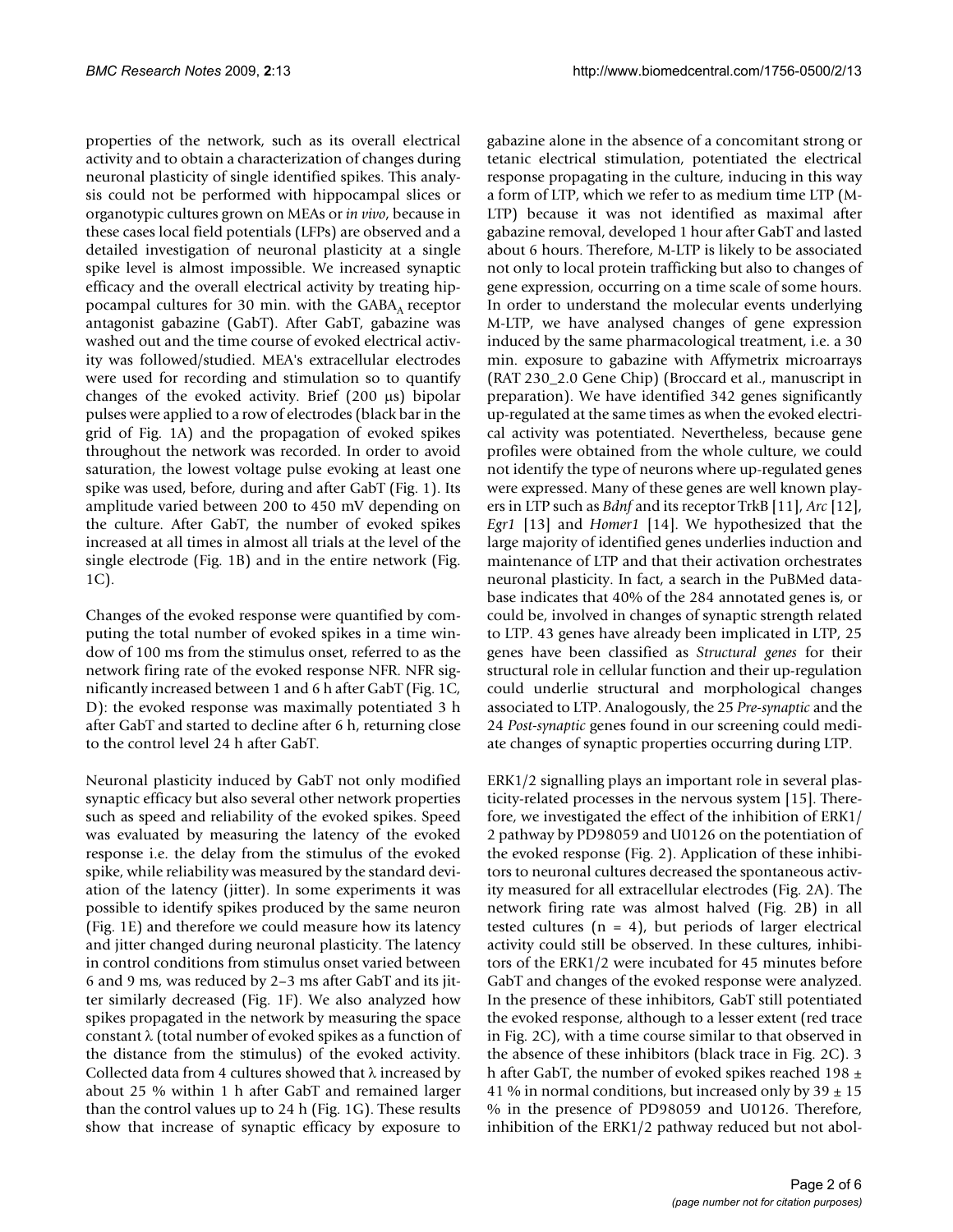

#### **Figure 1**

**Potentiation of the evoked response induced by GabT**. *A*, Examples of the evoked activity's time course for a single trial for three representative electrodes located at 0.5, 1 and 2 mm distance (see *inset*) from the stimulating electrode respectively (black bar in *inset*). The number of evoked spikes increases following the GabT. Hippocampal cultures were stimulated with the lowest intensity (200–450 mV) evoking a response. 40 pulses (trials) with an inter-pulse interval 4s were used. Inset, graphical representation of the MEA grid. Each square represents an electrode. Distance between electrodes is 500 μm. Black bar corresponds to the stimulated electrodes and grey numbered squares to the electrodes whose activity is shown in *(A)*. *B*, Raster plots of the spikes evoked in one electrode analyzed at each time point. Each horizontal line represents the response to one trial recorded up to 250 ms after the stimulus onset. *C*, Time course of the NFR. The total number of evoked spikes was counted in 10 ms bins, following electrical stimulation. The increase of evoked spikes is especially pronounced in the first 100 ms following stimulation. Data from a single experiment shown in *(A-C)*. *D*, Average time course of the NFR (n = 5 cultures). The NFR was normalized relative to control values. Bin size was 250 ms. *E*, Ten overlapping spike traces in control conditions (black traces) and 3 h after gabazine washout (red traces) of an individual electrode showing the decrease of the latency of the first evoked spike. Artifacts have been truncated for clarity. *F*, Time course of the latency (blue traces) and jitter (red traces) of the first spike for three neurons showing that latency and jitter decrease after GabT. Each symbol corresponds to a different neuron. *G*, Time course of propagation constant (λ see Methods) showing the increase of the activity spread following GabT. Inset, the number of spikes in a 100 ms time window was counted and averaged, for electrodes located at 0.5, 1 and 2 mm from the stimulated bar of electrodes, and fitted with an exponential function *Ae*-*d*/<sup>λ</sup> (grey line). Colours as in *(E)*.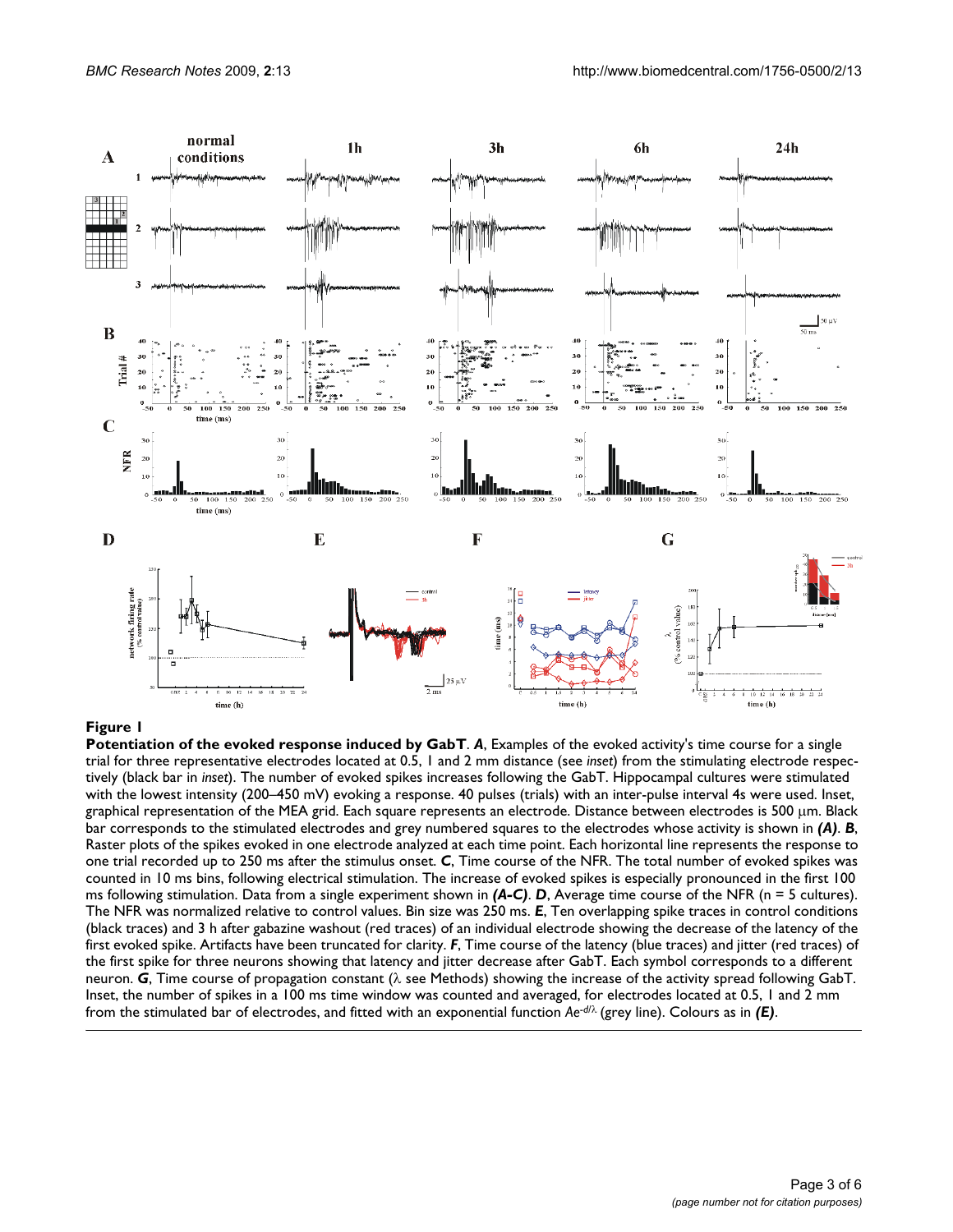

#### **Figure 2**

**Effect of inhibitors of the ERK1/2 pathway**. *A*, Representative traces from two individual extracellular electrodes in control conditions (left) and in the presence of 50 μM PD98059 (right). *B*, Corresponding network firing rate computed with a bin width of 25 ms, in normal conditions (left) and in the presence of 50 μM PD98059 (right) showing a depression of the spontaneous electrical activity by PD98059. Dotted line indicates zero spike. *C*, The evoked activity is still potentiated when the ERK1/2 pathway was blocked before GabT (see Results). Dashed line corresponds to potentiation of the evoked activity without blocking the ERK1/2 pathway before GabT. Data for PD98059 (50 μM; n = 3) and U0126 (20 μM; n = 3) were pooled together as they affected network properties in a similar way. *D*, Changes of gene expression occurring 1.5 h after GabT measured by Real-Time PCR for *Egr1*, *Egr2*, *Egr3*, *Nr4a1*, *Bdnf*, *Homer1a* and *Arc* in the presence of gabazine and PD98059 (gray bars) relative to normalized expression in the presence of gabazine alone (black bar).

ished the potentiation of the evoked response caused by GabT.

We analyzed with real-time PCR the effect of the ERK1/2 inhibitors on some of the LTP-related genes, up-regulated in our microarray screening: *Egr1* [13],*Egr2* [16],*Egr3* [17],*Nr4a1* [18],*Bdnf* [11],*Homer1a* [14] and *Arc* [12]. As shown in Figure 2D, the up-regulation induced by GabT of genes of the EGR family, *Nr4a1* and *Arc* was significantly reduced and almost blocked by inhibitors of the ERK1/2 pathway, but not the up-regulation of *Bdnf* and *Homer1a*.

The results described in the present investigation show that when following GabT a potentiation of the evoked electrical activity occurs at medium times (M-LTP). This form of chemically induced LTP is expected to modify the great majority of synapses present in the network and therefore to affect its global properties. When LTP is induced by a local electrical stimulation, only a limited number of synapses are expected to be modified.

As shown in Fig. 2, potentiation of the M-LTP was reduced, but not eliminated by inhibitors of the ERK1/2 pathway, in agreement with the notion that neuronal plasticity is mediated by several distinct pathways likely to be working in unison. These results allowed us to relate changes of electrical properties occurring during neuronal plasticity to specific underlying molecular events.

The present analysis combining MEA and DNA microarrays represents a simple system to study neuronal plasticity [4], but does not allow to identify the cellular origin of detected changes of gene expression. Given the large abundance of pyramidal neurons in hippocampal cultures and acute slices it is likely that detected changes of gene expression occur in these neurons, but it is possible that they occur also in interneurons and in glial cells. In order to resolve this issue it will be necessary to perform single cell gene profiling in the intact hippocampus. Preliminary experiments performed in our laboratory in intact organotypic slices show that treatment with gabazine induces very similar changes of gene expression in dissociated cultures, as those here used and in neuronal slices preserving the original physiological connectivity.

### **Methods**

#### *Neuronal culture preparation*

Hippocampal neurons dissociated from Wistar rats (P0– P2) were plated on polyorhitine/matrigel pre-coated MEA at a concentration of  $8 \times 10^5$ cells/cm<sup>2</sup> and maintained in a neuron medium as previously described [9]. After 48 h, 5 μM cytosine-β*-*D-arabinofuranoside (Ara-C) was added to the culture medium in order to block glial cell proliferation. Neuronal cultures were kept in an incubator providing a controlled level of  $CO<sub>2</sub>$  (5%), temperature (37°C) and moisture (95%).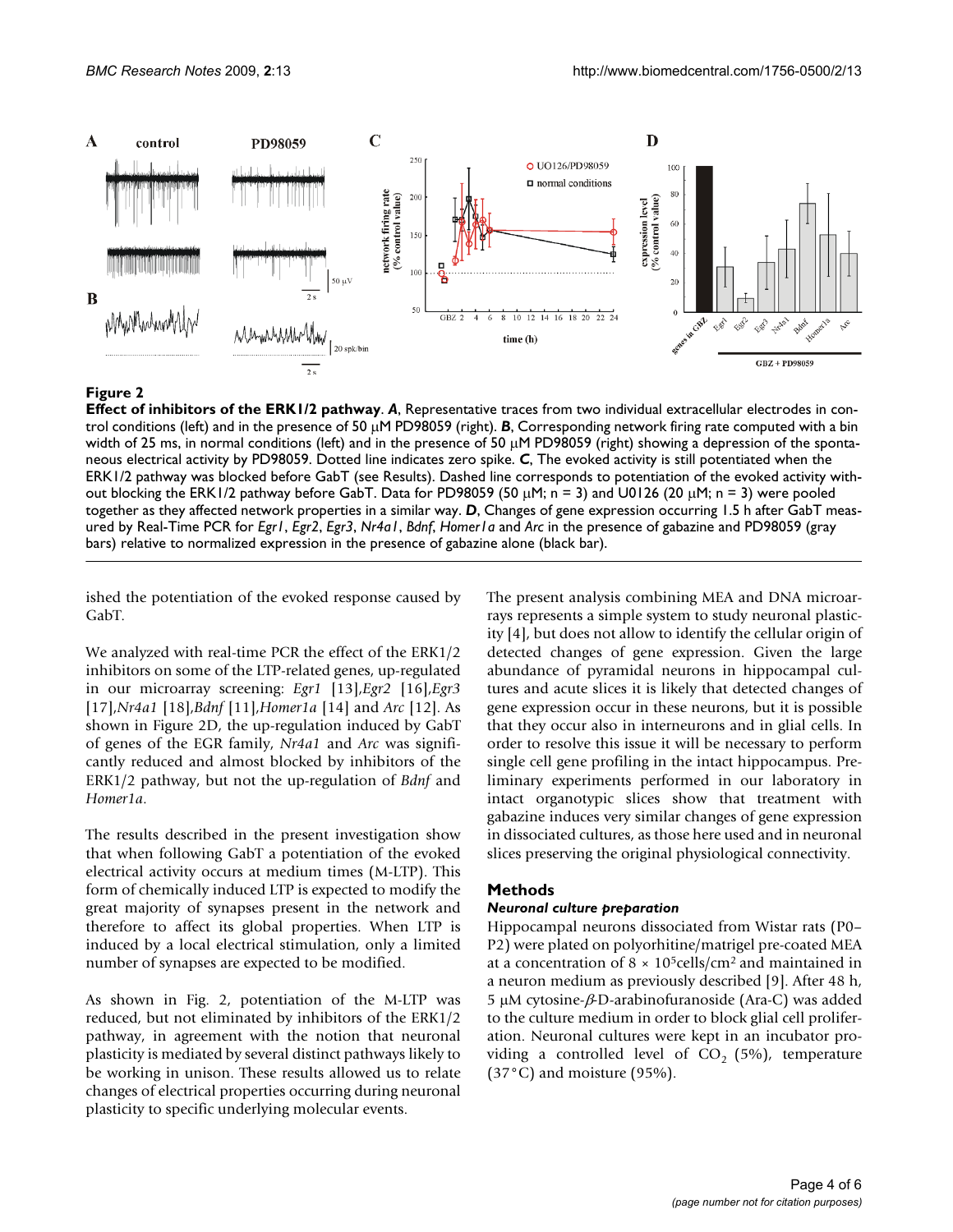#### *Electrical recordings and electrode stimulation*

Multi electrode array (MEA) recordings were carried out with a MEA60 system (Multi Channel Systems, Reutlingen, Germany). Stimulations and recordings were carried out after 21–35 days *in vitro*. Synchronous network bursting was induced by 30 min. treatment with  $GABA<sub>A</sub>$  receptor antagonists, gabazine (20 μM). In some experiments, blockers of the ERK1/2 pathway (50 μM PD98059 and 20 μM U0126) were used. These drugs were pre-incubated before application of gabazine for 45 min. The voltage pulse was bipolar with a duration of 200 μsec. For a given culture, the same amplitude was used as before, during and after GabT. The pattern of stimulation consisted of a train of 40 bipolar pulses separated by an inter-pulse interval of 4s and applied to a bar of six neighbouring electrodes.

### *Data analysis*

Acquired data were analyzed using MATLAB (The Mathworks, Inc.) as previously described [10,19]. The *network firing rate* (NFR) is defined as the sum of all electrodes firing rates (i.e. the number of all spikes recorded in the network for each bin). The total number of spikes as a function of the distance d was fitted by the exponential function from which  $\lambda$  was obtained (inset Fig. 1G).

#### *Quantitative RT-PCR*

RNA (250 ng) was reverse transcribed using SuperScript II reverse transcriptase and random hexamer (Invitrogen, Milan, Italy). Real-time PCR was performed using iQ SYBR Green supermix (Biorad, Milan, Italy) and the iQ5 LightCycler. Gene specific primers were designed using Beacon Designer (Premier Biosoft, Palo Alto, CA, USA). The thermal cycling conditions comprised 3 min at 95°C, and 40 cycles of 10 seconds for denaturation at 95°C and 45 sec for annealing and extension at 58°C. The expression level of the target mRNA was normalized to the relative ratio of the expression of *Gapdh* mRNA. The forward primer for *Gapdh* was 5'-CAAGTTCAACGGCACAGT-CAAGG-3', the reverse primer was 5'-ACATACTCAGCAC-CAGCATCACC-3'. Fold changes calculations were made between treated and untreated samples at each time point using the 2-ΔΔ*CT* method. The forward primer for *Egr1* was 5'-AAGGGGAGCCGAGCGAAC-3', the reverse primer was 5'-GAAGAGGTTGGAGGGTTGGTC-3'; forward primer for *Egr2* was 5'-CTGCCTGACAGCCTCTACCC-3', reverse primer was 5'-ATGCCATCTCCAGCCACTCC-3'; forward primer for *Egr3* was 5'-ACTCGGTAGCCCATTACACT-CAG-3', reverse primer was 5'-GTAGGTCACGGTCTTGTT-GCC-3'; forward primer for *Nr4a1* was 5'- GGTAGTGTGCGAGAAGGATTGC-3', reverse primer was 5'-GGCTGGTTGCTGGTGTTCC-3'; forward primer for *Arc* was 5'-AGACTTCGGCTCCATGACTCAG-3', reverse primer was 5'-GGGACGGTGCTGGTGCTG-3'; forward primer for *Homer1a* was 5'-GTGTCCACAGAAGCCAGA-

GAGGG-3', reverse primer was 5'-CTTGTAGAGGAC-CCAGCTTCAGT-3'; forward primer for *Bdnf* was 5'- CGATTAGGTGGCTTCATAGGAGAC-3', reverse primer was 5'-GAAACAGAACGAACAGAAACAGAGG-3'.

### **Abbreviations**

MEA: multi electrodes array; LTP: long term potentiation; GabT: gabazine treatment; NFR: network firing rate; ERK: extracellular signal regulated; GABA: gamma amino butyric acid; LFP: local field potential

### **Competing interests**

The authors declare having no financial and no nonfinancial competing interests.

### **Authors' contributions**

FB performed and analyzed MEA experiments and prepared the results for publication. SP performed and analyzed the molecular biology experiments, performed part of the MEA experiments, interpreted and prepared the results for publication. MER participated in the design and interpretation of the experiments and prepared the results for publication. CA carried out statistical analysis of the microarrays data. VT supervised the project, participated in its design, coordination and drafting of the manuscript. FB, SP, MER and VT wrote the manuscript. All authors read and approved the final version of the manuscript.

### **Acknowledgements**

Thanks to M. Lough for critical reading of the manuscript and G. Pastore for preparing the cell cultures. This work was supported by the grant from CIPE (GRAND FVG), by EU projects: NEURO Contract n. 012788 (FP6- STREP, NEST) and NanoScale Contract n.214566 (FP7-NMP-2007-SMALL-1), and by the FIRB grant RBLA03AF28 007 from the Italian Ministry of Research (MIUR).

#### **References**

- 1. Goelet P, Castellucci VF, Schacher S, Kandel ER: **[The long and the](http://www.ncbi.nlm.nih.gov/entrez/query.fcgi?cmd=Retrieve&db=PubMed&dopt=Abstract&list_uids=2874497) [short of long-term memory – a molecular framework.](http://www.ncbi.nlm.nih.gov/entrez/query.fcgi?cmd=Retrieve&db=PubMed&dopt=Abstract&list_uids=2874497)** *Nature* 1986, **322:**419-22.
- 2. Jimbo Y, Tateno T, Robinson HP: **[Simultaneous induction of](http://www.ncbi.nlm.nih.gov/entrez/query.fcgi?cmd=Retrieve&db=PubMed&dopt=Abstract&list_uids=9929472) [pathway-specific potentiation and depression in networks of](http://www.ncbi.nlm.nih.gov/entrez/query.fcgi?cmd=Retrieve&db=PubMed&dopt=Abstract&list_uids=9929472) [cortical neurons.](http://www.ncbi.nlm.nih.gov/entrez/query.fcgi?cmd=Retrieve&db=PubMed&dopt=Abstract&list_uids=9929472)** *Biophys J* 1999, **76:**670-8.
- 3. Jensen MS, Yaari Y: **[Role of intrinsic burst firing, potassium](http://www.ncbi.nlm.nih.gov/entrez/query.fcgi?cmd=Retrieve&db=PubMed&dopt=Abstract&list_uids=9084592) [accumulation, and electrical coupling in the elevated potas](http://www.ncbi.nlm.nih.gov/entrez/query.fcgi?cmd=Retrieve&db=PubMed&dopt=Abstract&list_uids=9084592)[sium model of hippocampal epilepsy.](http://www.ncbi.nlm.nih.gov/entrez/query.fcgi?cmd=Retrieve&db=PubMed&dopt=Abstract&list_uids=9084592)** *J Neurophysiol* 1997, **77:**1224-33.
- 4. Arnold FJ, Hofman F, Bengston CP, Wittmann M, Vanhoutte P, Bading H: **[Microelectrode array recordings of cultured hippocampal](http://www.ncbi.nlm.nih.gov/entrez/query.fcgi?cmd=Retrieve&db=PubMed&dopt=Abstract&list_uids=15618268) [networks reveal a simple model for transcription and pro](http://www.ncbi.nlm.nih.gov/entrez/query.fcgi?cmd=Retrieve&db=PubMed&dopt=Abstract&list_uids=15618268)[tein synthesis-dependent plasticity.](http://www.ncbi.nlm.nih.gov/entrez/query.fcgi?cmd=Retrieve&db=PubMed&dopt=Abstract&list_uids=15618268)** *J Physiol* 2005, **564:**3-19.
- 5. Otmakhov N, Khibnik L, Otmakhova N, Carpenter S, Riahi S, Asrican B, Lisman J: **[Forskolin-induced LTP in the CA1 region of the](http://www.ncbi.nlm.nih.gov/entrez/query.fcgi?cmd=Retrieve&db=PubMed&dopt=Abstract&list_uids=14702333) [hippocampus is NMDA receptor dependent.](http://www.ncbi.nlm.nih.gov/entrez/query.fcgi?cmd=Retrieve&db=PubMed&dopt=Abstract&list_uids=14702333)** *J Neurophysiol* 2004, **91:**1955-62.
- 6. Carlisle HJ, Kennedy MB: **[Spine architecture and synaptic plas](http://www.ncbi.nlm.nih.gov/entrez/query.fcgi?cmd=Retrieve&db=PubMed&dopt=Abstract&list_uids=15808352)[ticity.](http://www.ncbi.nlm.nih.gov/entrez/query.fcgi?cmd=Retrieve&db=PubMed&dopt=Abstract&list_uids=15808352)** *Trends Neurosci* 2005, **28:**182-7.
- 7. Groc L, Choquet D: **AMPA and NMDA glutamate receptors trafficking: multiple roads for reaching and leaving the synapse.** *Cell Tissue Res* 2007, **326:**423-38.
- 8. Martin SJ, Grimwood PD, Morris RG: **[Synaptic plasticity and](http://www.ncbi.nlm.nih.gov/entrez/query.fcgi?cmd=Retrieve&db=PubMed&dopt=Abstract&list_uids=10845078) [memory: an evaluation of the hypothesis.](http://www.ncbi.nlm.nih.gov/entrez/query.fcgi?cmd=Retrieve&db=PubMed&dopt=Abstract&list_uids=10845078)** *Annu Rev Neurosci* 2000, **23:**649-711.